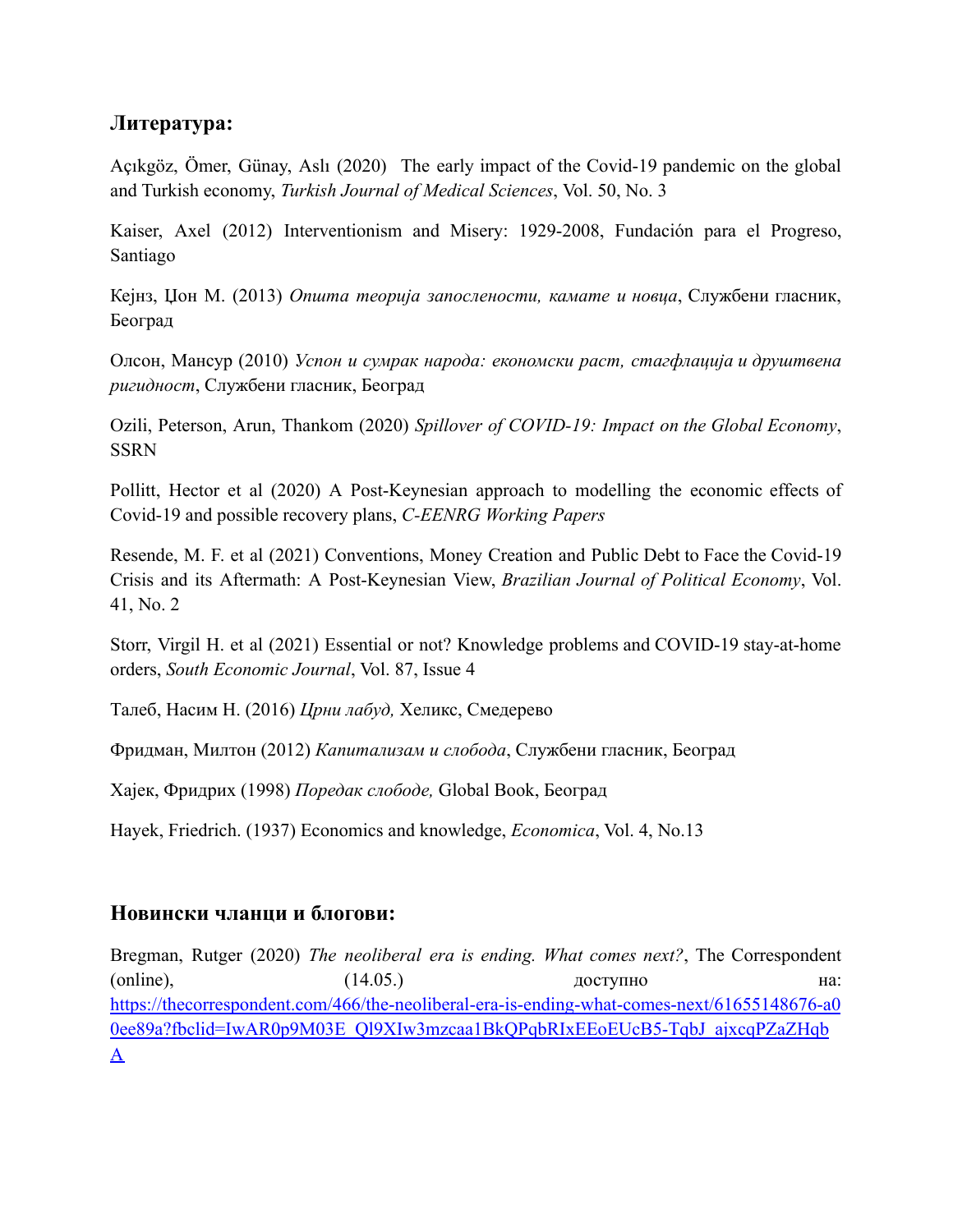Davies, Stephen (2020) *COVID-19 and the Collapse of Complex Societies*, Reason, (16.04.) доступно на: <https://reason.com/2020/04/16/covid-19-and-the-collapse-of-complex-societies/>

Jones, Lora, Palumbo, Daniel, Brown, David (2021) *Coronavirus: How the pandemic has changed the world economy*, BBC (online), (24.01.) доступно на: <https://www.bbc.com/news/business-51706225>

Martin, Jamie (2020) *Will COVID-19 Mark the End of European Liberalism?*, Quillette, (26.03.) доступно на:

[https://quillette.com/2020/03/26/will-covid-19-lead-to-the-death-of-liberalism-in-europe/?fbclid=](https://quillette.com/2020/03/26/will-covid-19-lead-to-the-death-of-liberalism-in-europe/?fbclid=IwAR0mu30EKZfioq2wy0yCgZFkNnqJq4MBQTBjwHfGkFant9guE-2fAJ1j0ZM) [IwAR0mu30EKZfioq2wy0yCgZFkNnqJq4MBQTBjwHfGkFant9guE-2fAJ1j0ZM](https://quillette.com/2020/03/26/will-covid-19-lead-to-the-death-of-liberalism-in-europe/?fbclid=IwAR0mu30EKZfioq2wy0yCgZFkNnqJq4MBQTBjwHfGkFant9guE-2fAJ1j0ZM)

OECD (2020) *The impact of the coronavirus (COVID-19) crisis on development finance*, (24.06.) доступно на:

[https://www.oecd.org/coronavirus/policy-responses/the-impact-of-the-coronavirus-covid-19-crisi](https://www.oecd.org/coronavirus/policy-responses/the-impact-of-the-coronavirus-covid-19-crisis-on-development-finance-9de00b3b/) [s-on-development-finance-9de00b3b/](https://www.oecd.org/coronavirus/policy-responses/the-impact-of-the-coronavirus-covid-19-crisis-on-development-finance-9de00b3b/)

Perelman, Deb (2020) *In the Covid-19 Economy, You Can Have a Kid or a Job. You Can't Have Both*, The New York Times (online), (08.07.) доступно на: [https://www.nytimes.com/2020/07/02/business/covid-economy-parents-kids-career-homeschoolin](https://www.nytimes.com/2020/07/02/business/covid-economy-parents-kids-career-homeschooling.html) [g.html](https://www.nytimes.com/2020/07/02/business/covid-economy-parents-kids-career-homeschooling.html)

Smith, Vernon (2020) *Coronavirus economy: Reports of an economic crash have been greatly exaggerated*, USA Today, (23.03.) доступно на: [https://www.usatoday.com/story/opinion/2020/03/23/coronavirus-economy-lives-suspense-not-w](https://www.usatoday.com/story/opinion/2020/03/23/coronavirus-economy-lives-suspense-not-wall-street-crash-column/2898448001/) [all-street-crash-column/2898448001/](https://www.usatoday.com/story/opinion/2020/03/23/coronavirus-economy-lives-suspense-not-wall-street-crash-column/2898448001/)

Stiglitz, Joseph (2020) *Priorities for Covid19 economy*, Project Syndicate (online), (01.07.) доступно на:

[https://www.project-syndicate.org/commentary/covid-2020-recession-how-to-respond-by-joseph](https://www.project-syndicate.org/commentary/covid-2020-recession-how-to-respond-by-joseph-e-stiglitz-2020-06)[e-stiglitz-2020-06](https://www.project-syndicate.org/commentary/covid-2020-recession-how-to-respond-by-joseph-e-stiglitz-2020-06)

Tucker, Jeffrey (2020) *Woodstock Occurred in the Middle of a Pandemic*, American Institute for Economic Research, (01.05.) доступно на: [https://www.aier.org/article/woodstock-occurred-in-the-middle-of-a-pandemic/?fbclid=IwAR3O](https://www.aier.org/article/woodstock-occurred-in-the-middle-of-a-pandemic/?fbclid=IwAR3OMR3J_TI0boPFs8-HNM_OpwIzzc52PIAFQYgZ9aaO5Cvubk8L8y5se_Y) [MR3J\\_TI0boPFs8-HNM\\_OpwIzzc52PIAFQYgZ9aaO5Cvubk8L8y5se\\_Y](https://www.aier.org/article/woodstock-occurred-in-the-middle-of-a-pandemic/?fbclid=IwAR3OMR3J_TI0boPFs8-HNM_OpwIzzc52PIAFQYgZ9aaO5Cvubk8L8y5se_Y)

The World Bank (2020) *The Global Economic Outlook During the COVID-19 Pandemic: A Changed World,* (08.06.), доступно на: [https://www.worldbank.org/en/news/feature/2020/06/08/the-global-economic-outlook-during-the](https://www.worldbank.org/en/news/feature/2020/06/08/the-global-economic-outlook-during-the-covid-19-pandemic-a-changed-world%20)[covid-19-pandemic-a-changed-world](https://www.worldbank.org/en/news/feature/2020/06/08/the-global-economic-outlook-during-the-covid-19-pandemic-a-changed-world%20)

Chan, Ping Szu (2020) *Global economy will suffer for years to come, says OECD*, BBC (online), (23.03.) доступно на: <https://www.bbc.com/news/business-52000219>